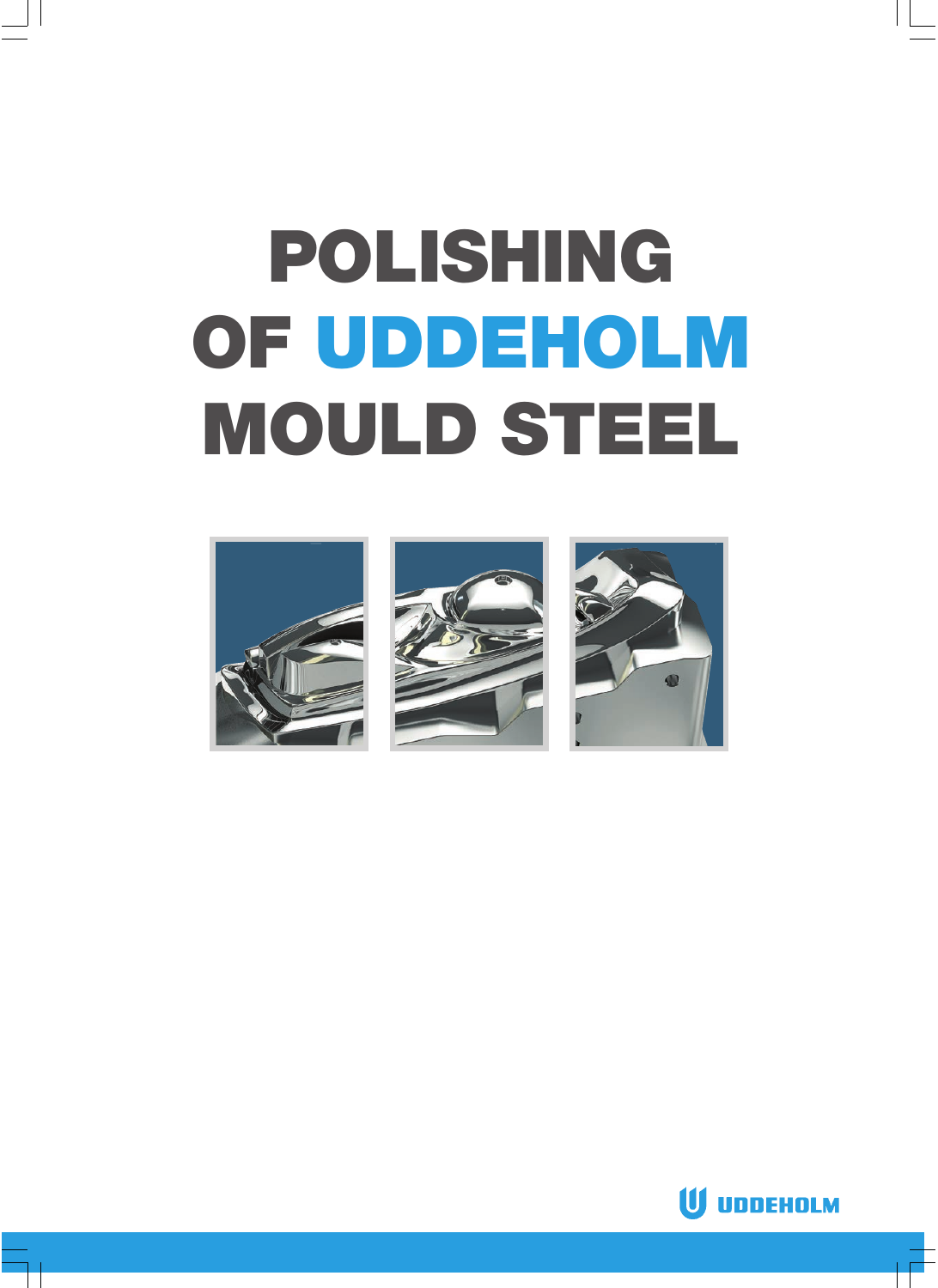© UDDEHOLMS AB No part of this publication may be reproduced or transmitted for commercial purposes without permission of the copyright holder.

This information is based on our present state of knowledge and is intended to provide general notes on our products and their uses. It should not therefore be construed as a warranty of specific properties of the products described or a warranty for fitness for a particular purpose.

Classified according to EU Directive 1999/45/EC For further information see our "Material Safety Data Sheets".

Edition 6, 08.2016

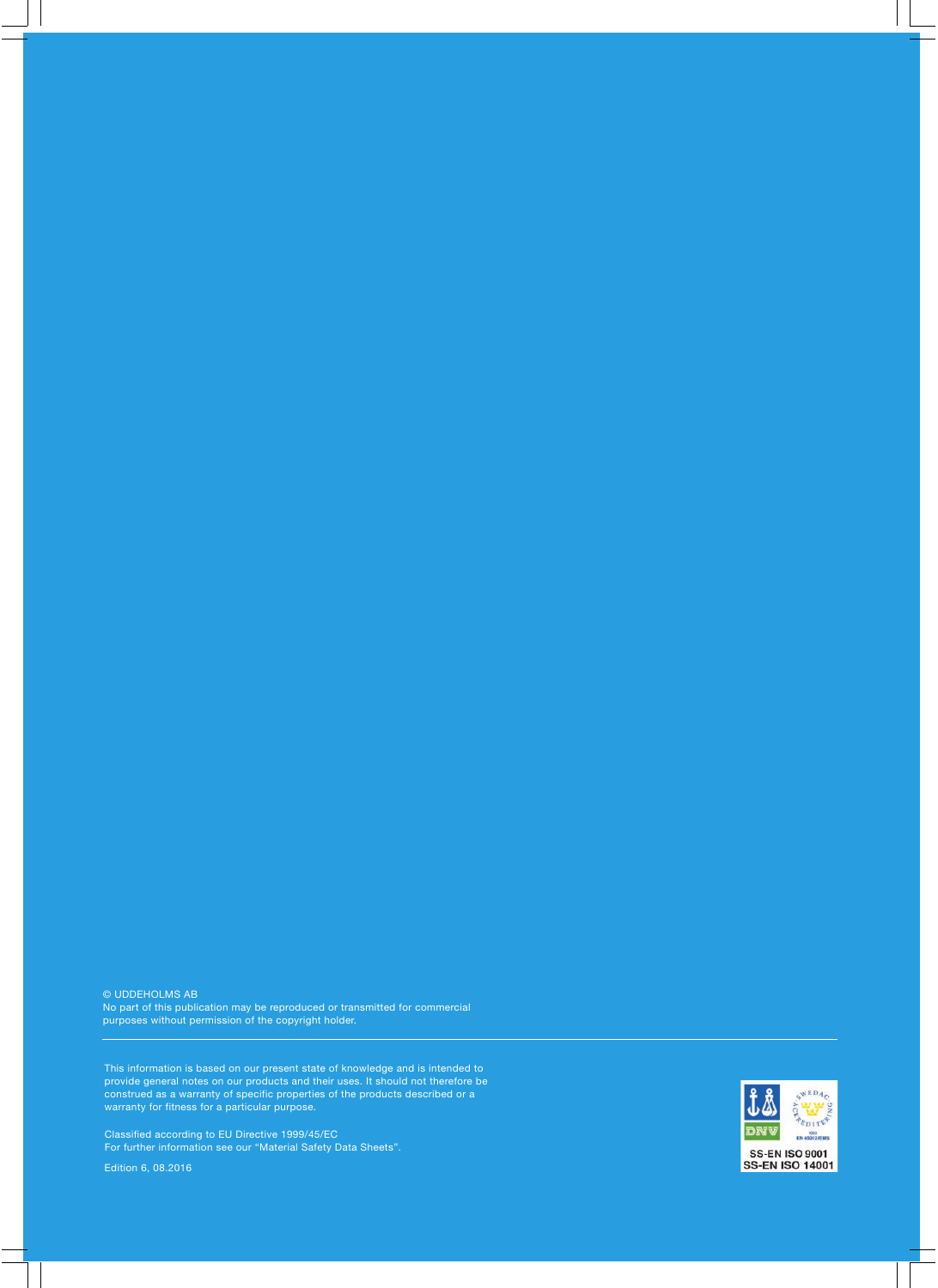# **CONTENTS**

| Why strive for a high surface finish    | 4  |
|-----------------------------------------|----|
| Factors that affect the surface finish  | 4  |
| Surface preparation of tool steels      | 6  |
| Guidelines                              | 7  |
| Polishing problems can be solved        | 10 |
| Measuring surface roughness and quality | 11 |
|                                         |    |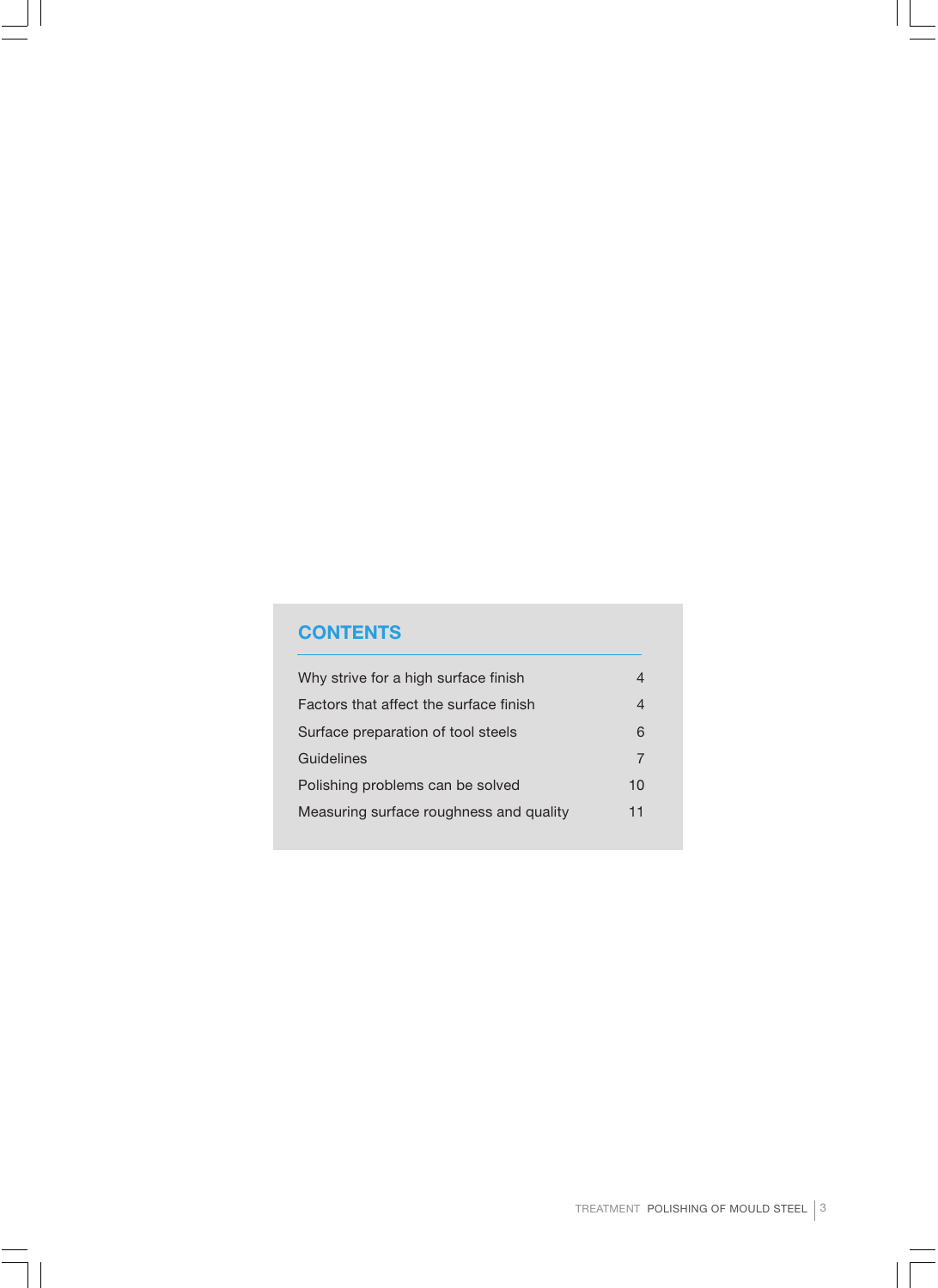# WHY STRIVE FOR A HIGH SURFACE FINISH?

Plastic and metallic components are manufactured with various surface finishes all from shiny and glossy to functional surfaces of different appearances. In this brochure we will inform about the factors that have the biggest impact on the polishability of tool steels and give recommendations on how to obtain the required surface finish on moulds, dies, punches and metallic components/parts. The most common defects are shown in the Uddeholm brochure "Defect Chart and Hints for High Gloss Polishing of Steel Surfaces"

Depending on the application and requirements we can distinguish between two types of surface finishing methods; high gloss polishing and functional polishing.

## **HIGH GLOSS POLISHING**

Tools for plastic moulding do require a high surface finish especially when extreme transparency and/or high gloss are aimed for. In such cases it is of utmost importance to choose a proper tool material and establish a suitable surface preparation technique. To achieve a reflective surface with mirror finish the preparation process must involve several grinding and diamond polishing steps and these have to be performed in a clean workplace. The use of proper working tools facilitates the process a lot.

High surface finish reduces the risk of local corrosion and fracture or cracking due to temporary over loading or pure fatigue.

The tool surface finish may also have an impact on productivity as in the case of injection moulding. Here, the release forces of the plastic component from the tool steel surface are dependant on the adhesion properties of the polymer to the mould surface. An improved smoothness of the tool surface may lead to higher release forces and eventually to sticking phenomena, which partly can be overcome by an optimal choice of tool steel and preparation strategy.

# **FUNCTIONAL POLISHING**

Most cold work applications do not need high gloss polished tool surfaces, but it is always advantageous to create functional surfaces for a prolonged tool life. In forming operations where lubricants are involved a preparation strategy may consist of removing larger peak formations on the surface and preserving a controlled depth of valleys as lubrication pockets, which then will contribute to a reduced friction during forming. However, it is always important to consider the final tool steel surface quality in relation to the application. If a high quality surface coating is going to be applied, then it is always recommended to perform high gloss polishing of the tool surface before the coating process.

# **THE POLISHER IS EXTREMELY IMPORTANT**

The results from the tests that have been carried out during the work with this brochure shows that the skill, experience and technique of the polisher plays an extremely important role in achieving the desired surface finish.

# FACTORS THAT AFFECT THE SURFACE FINISH

Tool steels are used in many application fields within plastic moulding, cold and hot working and as engineering components. For proper functionality, but also to minimize the manufacturing cost of the tool or component it is vital to specify the required surface finish on the engineering drawing. Especially in applications of plastic moulding it is important to have access to material data relating to surface finish capabilities. However, it should be noted that the surface finish of the end product is not only determined by the tool steel and the applied surface preparation process, but also the application process itself has a big impact on the result. Polymers have different material characteristics at plastic moulding and this will definitely influence the final surface finish, as illustrated in Figures 1 and 2.



*Fig.1. A number of factors have influence on the surface finish of the final end product.*



*Fig 2. The photos show differently holes/pits on tool surface replicated on the plastic plaque due to different material characteristics in different polymers. Fewer peaks is detected on the Makrolon plaque whereas the Bayblend plaque had visible peaks all over the surface.*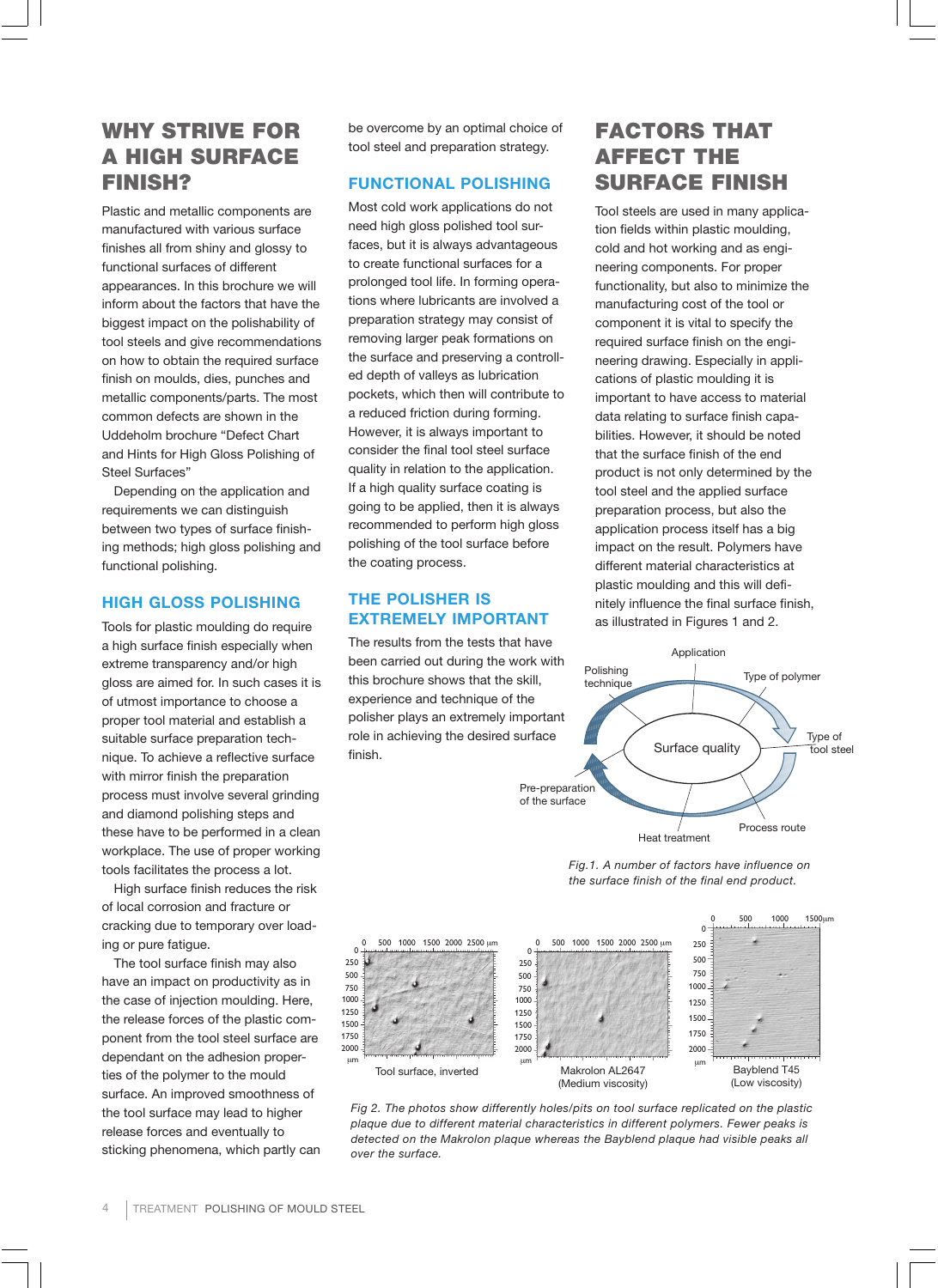## **TOOL STEEL QUALITY**

#### **PROCESS ROUTES FOR TOOL STEELS**

Tool steels are found in various alloy combinations to fit usage in different application fields. Common manufacturing process routes are conventional ingot casting (IC), continuous casting (CC), electro slag remelting (ESR), vacuum arc remelting (VAR) and powder metallurgy (PM). Remelting processes and PM processes produce materials of higher homogeneity with a low non-metallic inclusion content, whereas ingot cast materials normally have a higher degree of segregation patterns and also contain more non-metallic inclusions.

#### **RECOMMENDATIONS**

To produce highly reflective and glossy surfaces ESR-remelted or PM steels are to be used. However, conventional ingot cast steels can give a very good surface finish, if both steel manufacturing and polishing are performed according to a good practice.

#### **DEFECTS IN TOOL STEELS**

Various types of defects emanating from the production process may be found in the steel. During steelmaking non-metallic inclusions are formed as a result of the deoxidation process. Other sources are entrapped exogenous material from refractory in the ladle or at casting. A fast solidification rate is normally beneficial by giving less time for inclusions and particles to grow and reducing segregation patterns.

In the special remelting processes such as VAR and ESR the cast ingot are remelted under controlled conditions. Non-metallic oxide inclusions are effectively removed from the steel and sulphides are reduced substantially via the basic working slag in the ESR-process altogether giving tool steels of high cleanliness.







*Fig 3. Process routes for tool steels and example of steel grades produced by the different routes.*

The remelting processes direct the casting structure in such a way that macro segregations are drastically reduced and a more uniform microstructure is created, which is beneficial from polishing point of view.







*Fig. 4. A low defect content is beneficial from polishing point of view.*

#### **CONVENTIONAL PROCESS**

UDDEHOLM STEEL GRADES: Calmax **Rigor** Impax Supreme Nimax Ramax HH Orvar 2 Microdized Corrax

#### **ELECTROSLAG REMELTING PROCESS**

UDDEHOLM STEEL GRADES: Stavax ESR Mirrax ESR Mirrax 40 Orvar Supreme Vidar 1 ESR Unimax Dievar

#### **POWDER METALLURGY PROCESS**

UDDEHOLM STEEL GRADES: Vanadis 4 Extra SuperClean Vanadis 8 SuperClean Elmax SuperClean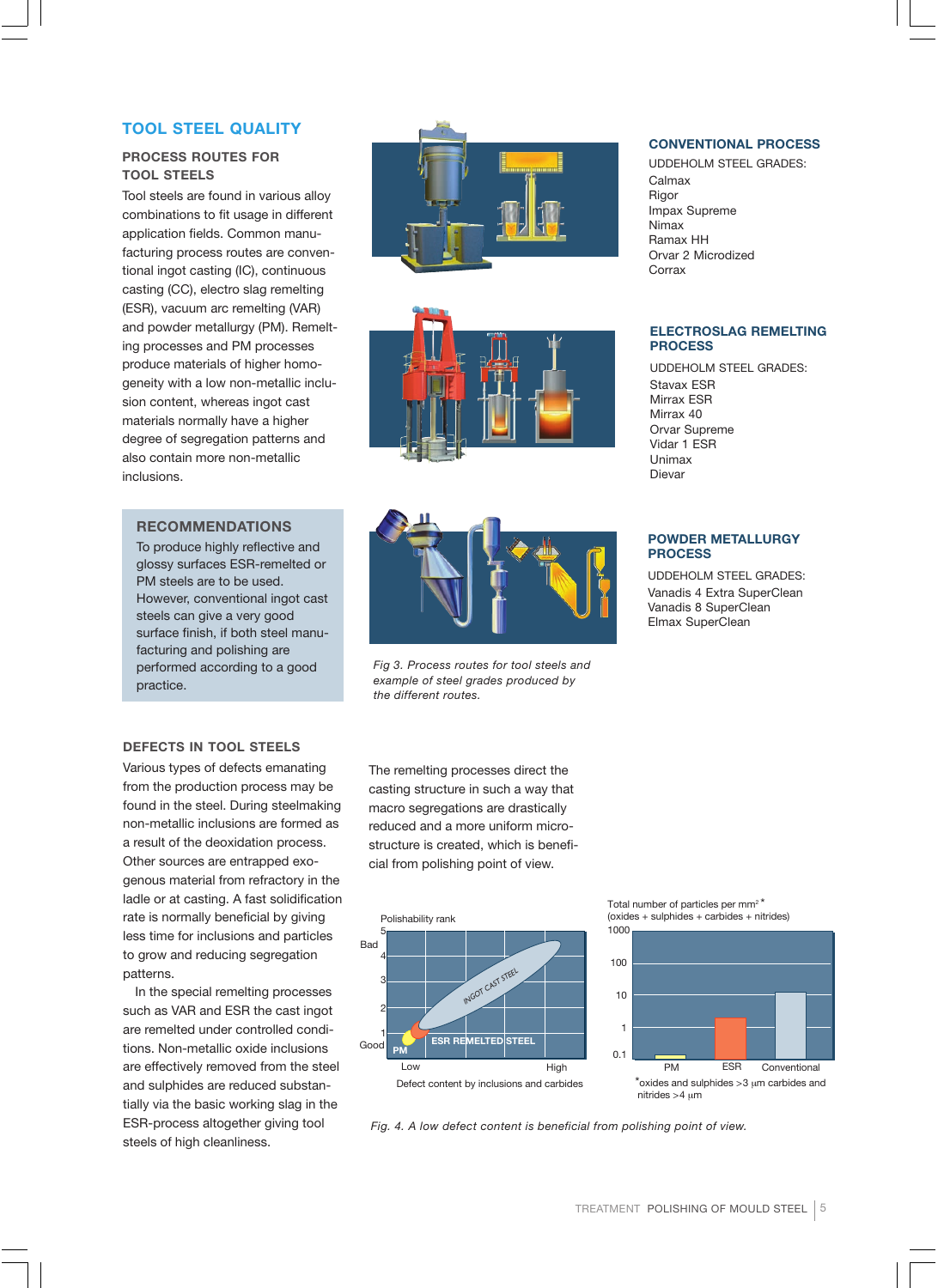#### **HEAT TREATMENT**

Heat treatment can affect polishability in many ways. Decarburization or recarburization of the surface during heat treatment can produce variations in hardness, resulting in polishing difficulties.

In order to avoid this it is recommended that the hardening is carried out in vacuum furnaces or furnaces with controlled protective gas atmosphere or salt baths. It is also of importance to secure that the time at austenitizing temperature is not too long and the quenching speed is not too slow to avoid grain growth and grain boundary precipitations.

# SURFACE PREPARATION OF TOOL STEELS

The following four terms are commonly used when it comes to surface preparation of tool steels. The essential characteristics of these methods are explained below.

#### **GRINDING**

The abrasive particles are firmly bonded to a carrier such as grinding paper, stones and the discs.



#### **LAPPING**

The abrasive particles are not bonded but move freely between the carrier and the work piece.



#### **POLISHING**

The abrasives are more or less fixed in the carrier material and will cut and/or plough the surface.



#### **BUFFING**

The abrasive adhere loosely to a flexible carrier (soft disk made of cloth or hide). This step is considered among some polisher to be the last polishing step performed in order to obtain a mirror like surface.

# **MANUFACTURING OF INITIAL SURFACES**

It should be emphasized that the grinding operation forms the basis for a rapid and successful polishing job. In grinding, the marks left by the rough-machining operation are eliminated and a metallically pure and geometrically correct surface is obtained.

The finishing preparation steps can be very time consuming and costly, but can be controlled to a certain extent by a proper manufacturing of the initial tool surface. Normally the starting surface is ground, milled or electro discharge machined (EDM). Typical initial surface roughness values, as Ra/Rz, are approximately 0.5/5 µm for the two former and 3/15 µm for an EDM surface. Recent developments in high speed machining has made it possible to produce surface finishes better than  $Ra =$ 0.2 um and by using the latest techniques in EDM the Ra falls below 0.07 µm. After EDM processing it is important to remove the heat affected layers by either a fine sparking and/or by grinding. If not doing so crack initiation may appear during tool use.

## **HINTS FOR GRINDING**

| <b>OPERATION</b> | <b>SURFACE FINISH</b> |                  |  |  |
|------------------|-----------------------|------------------|--|--|
| Ground           | $Ra$ 0.5 $µm$         | $RZ$ 5 µm        |  |  |
| Milled           | R <sub>a</sub> 0.5 µm | $RZ$ 5 $\mu$ m   |  |  |
| High speed       |                       |                  |  |  |
| machined         | $Ra$ 0.2 $µm$         | $RZ$ 1.5 $\mu$ m |  |  |
| FDM              | $Ra$ 3.0 $µm$         | $RZ$ 15 $\mu$ m  |  |  |

*Table 1. Typical initial surface roughness values Ra and Rz.*

#### **RECOMMENDATIONS**

To facilitate the finishing steps and to minimize the risk of losing dimensional tolerances of the tool the initial surface finish should have a roughness value of maximum  $R_a$  /  $R_z$  = 0.5/5  $\mu$ m. This will eliminate the need of using coarse grinding media in the first preparation step.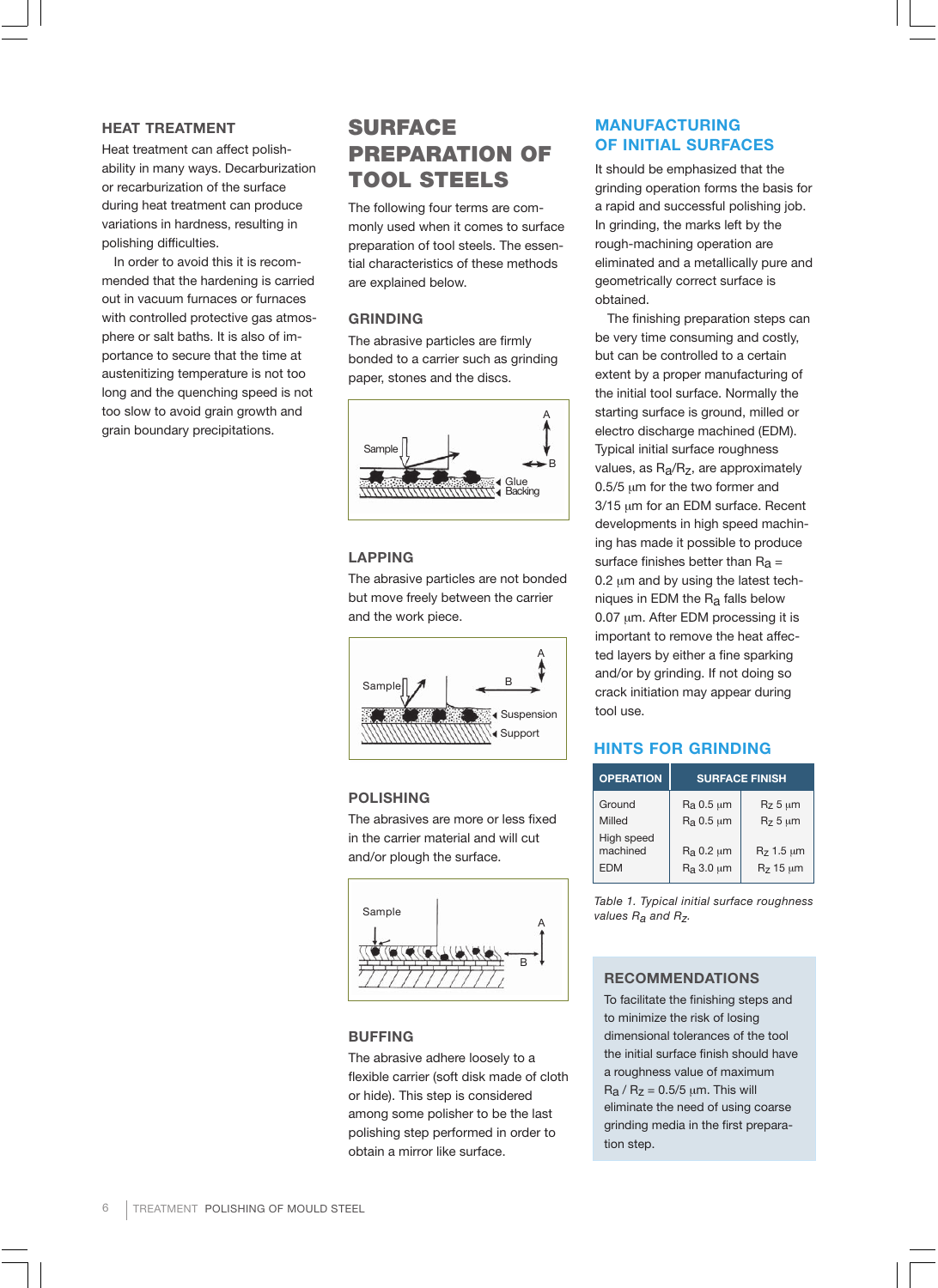# **DESCRIPTION OF ABRASIVES**

It is important that the abrasive fulfills requirements with respect to:

- hardness
- sharpness
- thermal resistance
- chemical stability

Today, the following five main groups of synthetic abrasives are used, fulfilling the above requirements to greater or lesser extents.

- *1. Diamond* designation SD
- *2. Aluminium oxide* designation A (SG)
- *3. Silicon carbide* designation C
- *4. Boron carbide* designation B4C
- *5. Cubic boron nitride* designation B

Abrasives have different application areas, depending on their particular characteristics, as shown partially in table 2 below.

| <b>ABRASIVE</b>    | <b>HARDNESS</b><br><b>KNOOP</b> | <b>THERMAL</b><br><b>STABILITY</b><br><b>IN AIR</b><br>$\circ$ C<br>°F |      |
|--------------------|---------------------------------|------------------------------------------------------------------------|------|
| Diamond            | 7 0 0 0                         | 650                                                                    | 1200 |
| Aluminium<br>oxide | 2 100                           | 2000                                                                   | 3630 |
| Silicon<br>carbide | 2 500                           | 1200                                                                   | 2190 |
| Boron<br>carbide   | 2 900                           | 2700                                                                   | 4890 |
| <b>CBN</b>         | 4 700                           | 1300                                                                   | 2550 |

*Table 2.*

#### *1. Diamond*

The hardest material known, has a sharp and angular structure. Fast material removal and the best possible planarity in combination with excellent surface finishes.

Distinguish between mono and polycrystalline diamonds. Monocrystalline are best for lapping, since they are round and have many cutting edges. Natural gives better cuts while synthetic are harder, a mix is the best since it last longer.

#### 2. Aluminium oxide (Al<sub>2</sub>O<sub>3</sub>)

Is relatively hard and has a sharp angular structure. It is often used during the last polishing step since it gives excellent and highly glossy surface finishes. Is relatively inexpensive. *3. Silicon carbide* (SiC) Has a needle like blocky structure. Used for rougher surface finishes.

4. Boron carbide (B<sub>4</sub>C) Is hard and has a blocky crystal structure. Fast material removal generating moderate surface finish.

*5. Cubic Boron Nitride* (CBN) Is produced basically in the same way as synthetic diamond and is used when grinding hard materials like HSS and hardened high carbide tool steels.

#### **RECOMMENDATIONS**

Material removal in hardened steels is more consistent and repeatable when diamond products are used. Precision hand tools incorporating linear movement of the working tools, grinding files and polishing stones, give a less troublesome preparation process. A good practice is to work perpendicular to the grooves in all preparation steps and to verify with optical examination that all scratches from the previous step have been completely removed. Note, that heavy cold worked material beneath the surface needs to be removed for a perfect end result.

# GUIDELINES

No general recipe exists for all types of steels, but the experience and ability to adjust the polishing technique to every single mould and to minor variations in the surface is of crucial importance for the end result. As a general guideline the procedure for high gloss polishing shown below can be adopted i.e.;

- starting from a ground surface where the roughness Ra/Rz should be maximum 0.5/5 µm
- use stones/grinding papers for the first steps, stepwise grinding to 1200 Mesh
- spend more time on the coarse steps before changing to the finer steps
- polishing with diamond compound from 15  $\mu$ m down to 1  $\mu$ m grain, use as short time as possible
- always be careful when using soft carriers (felt, brushes, cloths) as there is a risk of "orange peel" formation on the polished surface

A reflective surface starts to appear at  $R_{\rm a}/R_{\rm Z}$  approaching 0.1/1  $\mu$ m, and the final surface roughness R<sub>a</sub>/R<sub>z</sub> should be less than 0.005/0.04 um for a high gloss polished surface.

## **FINE GRINDING**

Fine grinding should smooth the surface before the diamond polishing stage commences. Working tools and compound media are built up around different kinds of abrasives which consists of small and hard particles with sharp edges and irregular shapes.

#### **PRACTICAL HINTS FOR GRINDING**

It should be emphasized that the grinding operation forms the basis for a rapid and successful polishing job. In grinding the marks left by the rough machining operation are removed and a clean and geometrically correct surface is obtained. The practical hints mentioned below apply to both mechanical grinding and manual stoning.

- To avoid adding heat and stress into the surface, do not use too much pressure and use plenty of coolant.
- Use only clean and free-cutting grinding tools with soft stones for hard surfaces.
- It is very important that the workpiece and the hands of the polisher are carefully cleaned between each change of grain size. This is done to prevent coarse particles and dust from being carried over to the next grinding step.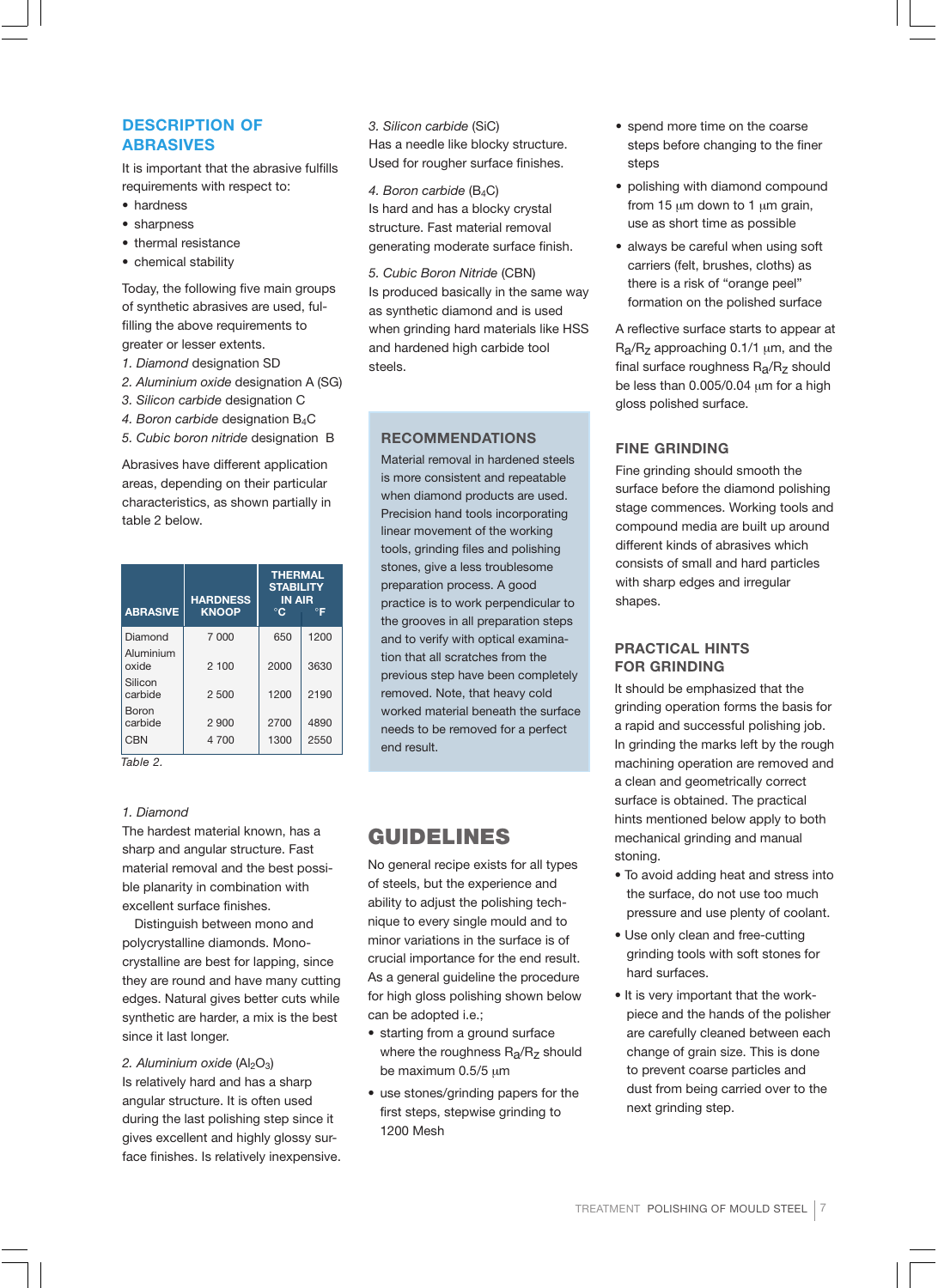- When changing to the next finer grain size, it is recommended that the grinding direction be changed to 45°. Cross-grinding is very simple, but extremely effective. It increases stock removal and it makes it easier to detect scratches from the previous steps and improve the dimensional accuracy. Figure 5 A–C.
- Select the sequence of movements so that all surface segments are processed for an equally long period. With a rotating grinding disc there will be a risk that there will be less stock removal on the edge than in the centre of the surface. Figure 5 D.



*Fig. 5. Grinding directions.*

## **PRACTICAL HINTS FOR POLISHING**

Above all, cleanliness in every step of the polishing operation is of such importance that it cannot be overemphasized.

- Each polishing tool should be used for only one paste grade and kept in dust proof containers.
- Paste should be applied to the polishing tool in manual polishing, while in machine polishing the paste should be applied to the work-piece.
- Polishing pressure should be adjusted to the hardness of the polishing tool and the grade of paste. For the finest grain sizes, the pressure should only be the weight of the polishing tool.
- Work with hard carriers for as many steps as possible and work for as short a period as possible with soft carriers.
- Polishing should start in the corners, edges and fillets but be careful with sharp corners and edges so they are not rounded off.

*Fig. 7. This figure*

*can be selected.*

- Finish polishing step should, if possible, be carried out in the release directional of the moulded part.
- With softer carrier the abrasive is able to penetrate deeper into the carrier. This will result in that the surface will be finer for the same size of abrasive. See Figure 6 below.



*Fig. 6. The hardness of the carrier affects the exposure of the diamond grains and the removal rate.*

# **TYPICAL POLISHING SEQUENCES**

The choice of grinding and polishing sequences are determined by the experience of the operator and the equipment he/she has at his/her disposal. The properties of the tool material can also influence the sequence.



8 | TREATMENT POLISHING OF MOULD STEEL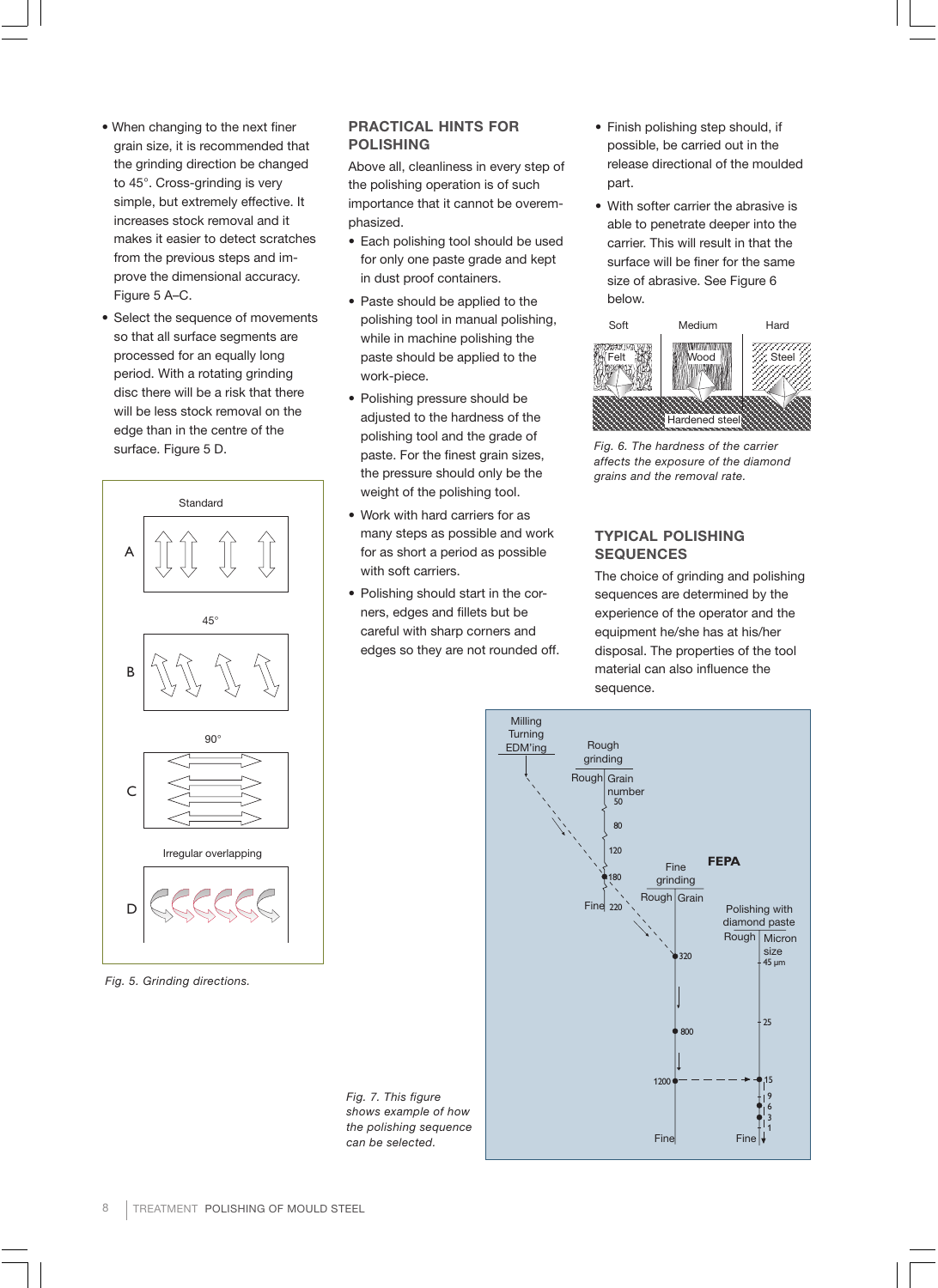## **EXAMPLE OF DIFFERENT POLISHING STRATEGIES AT HIGH GLOSS POLISHING**

All polishers have their own procedures for high gloss polishing. The data, in Tables 3–5, reflects that

different manual polishing strategies can be adopted to reach the same final surface finish by using rigorous and well proven working procedures. The achieved surface finish is lower than Ra  $0.01 \mu m$ 

| <b>STEP</b>     | <b>TECHNIQUE</b>            | <b>TYPE OF TOOL</b>     |              | <b>LUBRICATION</b> |
|-----------------|-----------------------------|-------------------------|--------------|--------------------|
| 1               | Hand-held unit              | Stone                   | 320          | Dielectric oil     |
| $\overline{2}$  | Hand-held unit              | Stone                   | 400          | Dielectric oil     |
| 3               | Hand-held unit              | Stone                   | 600          | Dielectric oil     |
| $\overline{4}$  | Hand-held unit              | Paper                   | 400          | Dry                |
| 5               | Hand-held unit              | Paper                   | 600          | Dry                |
| $6\overline{6}$ | Hand-held unit              | Paper                   | 800          | Dielectric oil     |
| $\overline{7}$  | Hand-held unit (linear)     | Brass 5 x 5 mm          | DP $9 \mu m$ | Dielectric oil     |
| 8               | Hand-held unit (linear)     | Wood $5 \times 5$ mm    | DP $9 \mu m$ | Dielectric oil     |
| 9               | Hand-held unit (linear)     | Wood $5 \times 5$ mm    | DP 6 $\mu$ m | Polishing oil      |
| 10              | Hand-held unit (rotational) | Hard felt 10 mm         | DP $3 \mu m$ | Polishing oil      |
| 11              | Hand-held unit              | Piece of<br>cotton wool | DP 1 $\mu$ m | Polishing oil      |

The tables 3 and 4 show examples of specific step-bystep information regarding high gloss polishing of Uddeholm Stavax ESR and Uddeholm Unimax.

*Table 3.*

| <b>STEP</b>    | <b>TECHNIQUE</b> | <b>TYPE OF TOOL</b> |                   | <b>LUBRICATION</b> |
|----------------|------------------|---------------------|-------------------|--------------------|
| $\mathbf{1}$   | Ground           |                     |                   |                    |
| 2              | Hand-held unit   | SiC paper           | K320              | Dry                |
| 3              | Hand-held unit   | SiC paper           | K800              | Dry                |
| $\overline{4}$ | Hand-held unit   | SiC paper           | K <sub>1500</sub> | Dry                |
| 5              | Hand-held unit   | Acryl               | D fluid $6 \mu m$ | Polishing oil      |
| 6              | Hand-held unit   | Acryl               | D fluid $3 \mu m$ | Polishing oil      |
| 7              | Hand-held unit   | Cotton              | D fluid $3 \mu m$ | Polishing oil      |

*Table 4.*

| <b>STEP</b>    | <b>TECHNIQUE</b>                                           | <b>TYPE OF TOOL</b>              |                 | <b>LUBRICATION</b> |
|----------------|------------------------------------------------------------|----------------------------------|-----------------|--------------------|
| 1              | Reciprocating machine 9500 Rpm<br>Amplitude movment 0.2 mm | Brass carrier<br>Plastic carrier | DP W 15 $\mu$ m | Polishing oil      |
| $\mathfrak{p}$ | Reciprocating machine 9500 Rpm<br>Amplitude movment 0.2 mm | Brass carrier<br>Plastic carrier | DP W 10 $\mu$ m | Polishing oil      |
| 3              | Reciprocating machine 9000 Rpm<br>Amplitude movment 0.2 mm | Brass carrier<br>Plastic carrier | DP W $5 \mu m$  | Polishing oil      |
| $\overline{4}$ | Reciprocating machine 7500 Rpm<br>Amplitude movment 0.2 mm | Brass carrier<br>Plastic carrier | DP W $3 \mu m$  | Polishing oil      |
| 5              | Turning tools                                              | Wool blankets                    | DP W 1 $\mu$ m  | Polishing oil      |

Observe carefully, during the polishing steps, if any deep marks are visible in the polished surface. If this problem occur it is needed to immediately reduce the pressure, put on polishing oil or if more diamond paste needs to be added.

*Table 5.*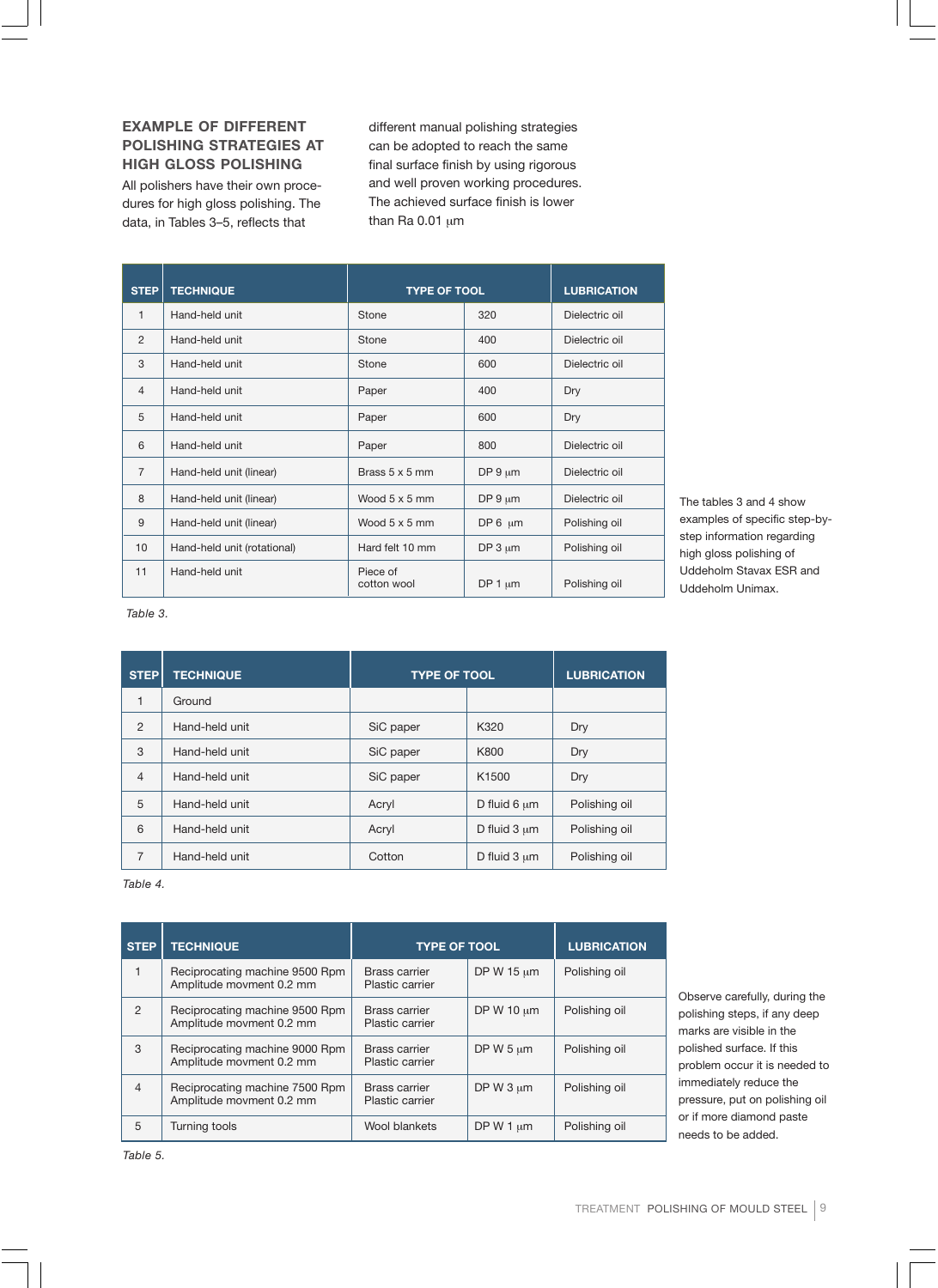# POLISHING PROBLEMS CAN BE SOLVED

The predominant problem in polishing is so-called "overpolishing". This terminology is used when a polished surface gets worse the longer you polish it. There are basically two phenomena which can appear when a surface is overpolished: "orange peel" and "pitting" (pin holes). These problems often occur when changing from hard to a soft tool (felt/brush).

A material at higher hardness can better withstand a high polishing pressure compared with prehardened steel. Subsequently material with low hardness will become "over-polished" more easily.

# **ORANGE PEEL**

The appearance of an irregular, rough surface, which is normally referred to as "orange peel", might depend on different causes. The most common is polishing with high pressure and prolonged time during the last polishing steps. A material at high hardness is less sensitive to problems with "orange peel" compared to prehardened or soft annealed material.

- If a polished surface shows signs of an appearance like "orange peel"; stop polishing! There is no idea to increase the polishing pressure and continue to polish. Such a course of action will only result in a worse set of problems.
- Following steps are recommended to restore the surface. Remove the defective surface layer by regrinding it, by using the last grinding step prior to polishing. Use a lower pressure and shorter time during the polishing stepsthan what was used when the problems occurred.

# **PITTING**

The very small pits (pin holes) which can occur in a polished surface generally result from non-metallic inclu-sions or hard carbides which have been torn out from the surface during the polishing process. Pitting can also be caused by hard particles embedded in a softer matrix. During polishing the matrix will be removed at a more rapid rate than the hard particles. Polishing will gradually "undermine" the hard particles until they are torn out of the material by further polishing. The problem is most often encountered when polishing with diamond paste grain size less than 10  $\mu$ m and soft polishing tools (felt, brush).

If pitting occurs the following measures should be taken:

- regrind the surface carefully using the last grinding step prior to polishing
- use a hard coarse tool and repeat the polishing process



*"Pitting"*



*"Orange peel"*

When using grain size 10 um and smaller:

- the softest polishing tools should be avoided
- the polishing process should be carried out for the shortest possible time and under the lowest possible pressure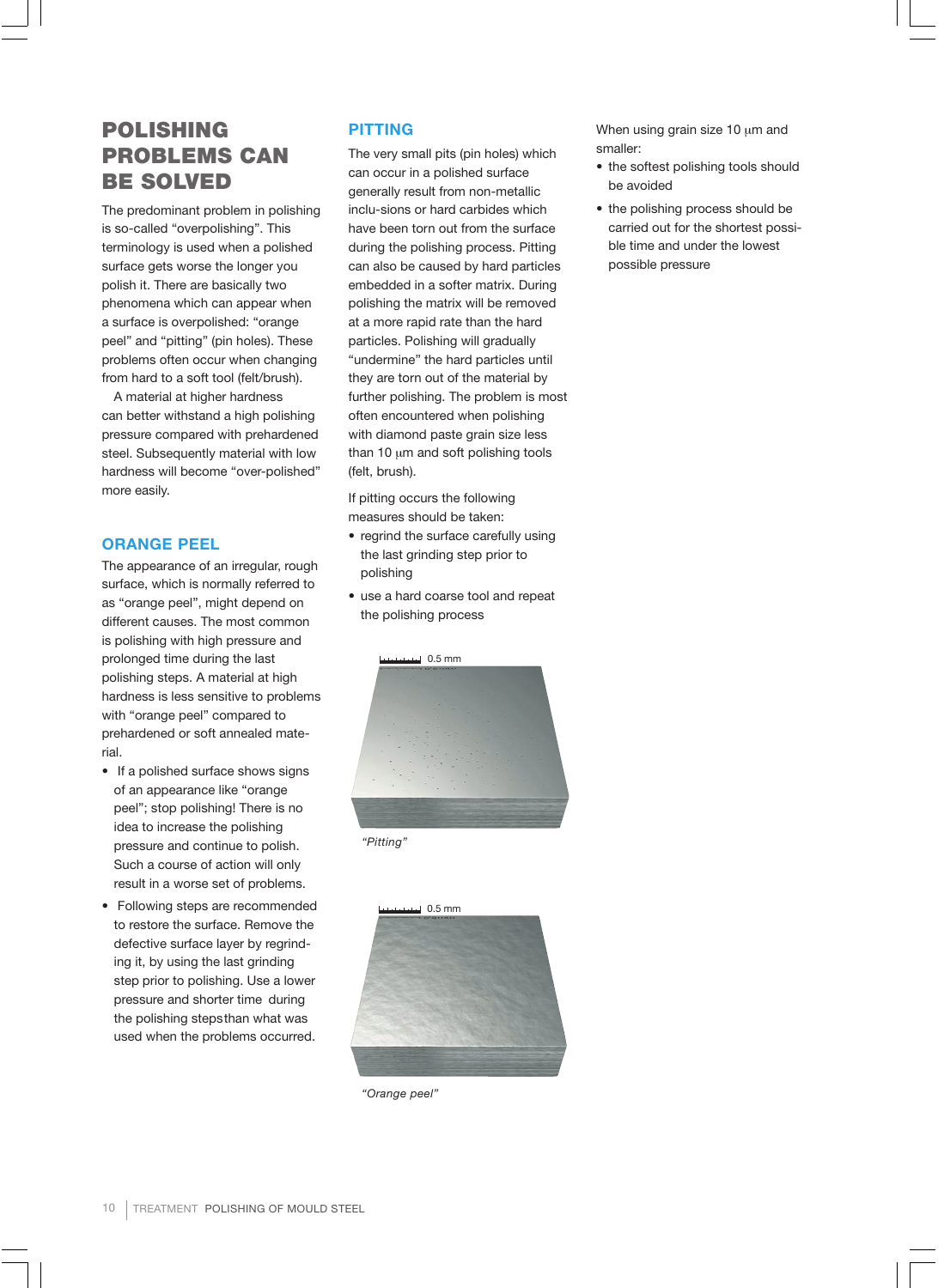# MEASURING SURFACE ROUGHNESS AND **QUALITY**

Polished mould surfaces are traditionally estimated by the naked eye and/or measured by mechanical profilers for surface roughness, commonly described with the Ra, Rz and  $R_t$  values.

However, these methods are both subjective and uncertain compared to more advanced surface- and subsurface measurement devices capable of measuring to fractions of nano-metres. The use of 3D-instrumentation with higher resolution provides more accurate surface measurements of moulds with complex geometries which in turn means that quantitative surface quality controls can be performed.

| <b>SURFACE ROUGHNESS ACC. TO DIN/ISO 1302</b> |                                 | <b>SURFACE ROUGHNESS ACC. TO SPI</b>           |       |                                                   |
|-----------------------------------------------|---------------------------------|------------------------------------------------|-------|---------------------------------------------------|
|                                               | <b>ROUGHNESS</b><br>$Ra, \mu m$ | <b>ROUGHNESS</b><br>$R_{\text{max}}$ , $\mu$ m |       | <b>ACHIEVED AFTER GRINDING/POLISHING WITH</b>     |
| N <sub>1</sub>                                | 0.025                           | $0.1 - 0.3$                                    | $A-1$ | 3 um Diamond Paste                                |
| N <sub>2</sub>                                | 0.05                            | $0.3 - 0.7$                                    | $A-2$ | 6 um Diamond Paste                                |
| N <sub>3</sub>                                | 0.1                             | $0.75 - 1.25$                                  | $A-3$ | 15 um Diamond Paste                               |
| N <sub>4</sub>                                | 0.2                             | $1.5 - 2.5$                                    | $B-1$ | 600 Grit Paper                                    |
| N 5                                           | 0.4                             | $2 - 6$                                        | $B-2$ | 400 Grit Paper                                    |
| N 6                                           | 0.8                             | $6 - 10$                                       | $B-3$ | 320 Grit Paper                                    |
| N 7                                           | 1.6                             | $10 - 20$                                      | $C-1$ | 600 Grit Stone                                    |
| N 8                                           | 3.2                             | $20 - 40$                                      | $C-2$ | 400 Grit Stone                                    |
| N 9                                           | 6.3                             | ~100                                           | $C-3$ | 320 Grit Stone                                    |
| N 10                                          | 12.5                            | ~125                                           | $D-1$ | 600 Stone Prior to Dry Blast Glass Beads #11      |
| N 11                                          | 25                              | ~250                                           | $D-2$ | 400 Stone Prior to Dry Blast #240 Alminium oxide  |
| N 12                                          | 50                              | ~100                                           | $D-3$ | 320 Stone Prior to Dry Blast #240 Aluminium oxide |

*Table 6. Approximate comparison between requested surface roughness measured by mechanical profilers and international standards.*

# **SURFACE ASSESSMENT BY ROUGHNESS PARA-METERS**

The benefit to measure surfaces is both the possibility to study them in the micro- and nano-scale, and a way to quantitatively evaluate them. But, there is a huge amount of available 2D- and 3D parameters (abbreviated R- and S-parameters, respectively), so how do you know which to use?

2D parameters, usually obtained by a mechanical profiler, can be used to quantify the surface quality in a limited extent. The most frequent used in practical work with moulds is the Ravalue describing the average height of the measured surface. However, it is a rather poor description of the mould surface since smaller defects and certain textures will be "averaged out" and/or undetected. See figure 8.



*Ra – the arithmetical mean deviation of the profile is the mean value of the absolute value of the profile departure y within the reference length l. Source: The figure to the left is from T.R. Thomas book "Rough surfaces" 2nd edition.*

*The A- & B-profiles illustrate one of the major disadvantages of the 2D profilometry; A – a surface with pores, and B – a "defect free" surface, i.e. the results are strongly dependent on the profile location.*

*Illustration of different surface topographies with equal Ra-value; i.e. the Ra-value itself is not enough to fully describe the surface structure Source: Illustration from T.R. Thomas book "Rough surfaces" 2nd edition.*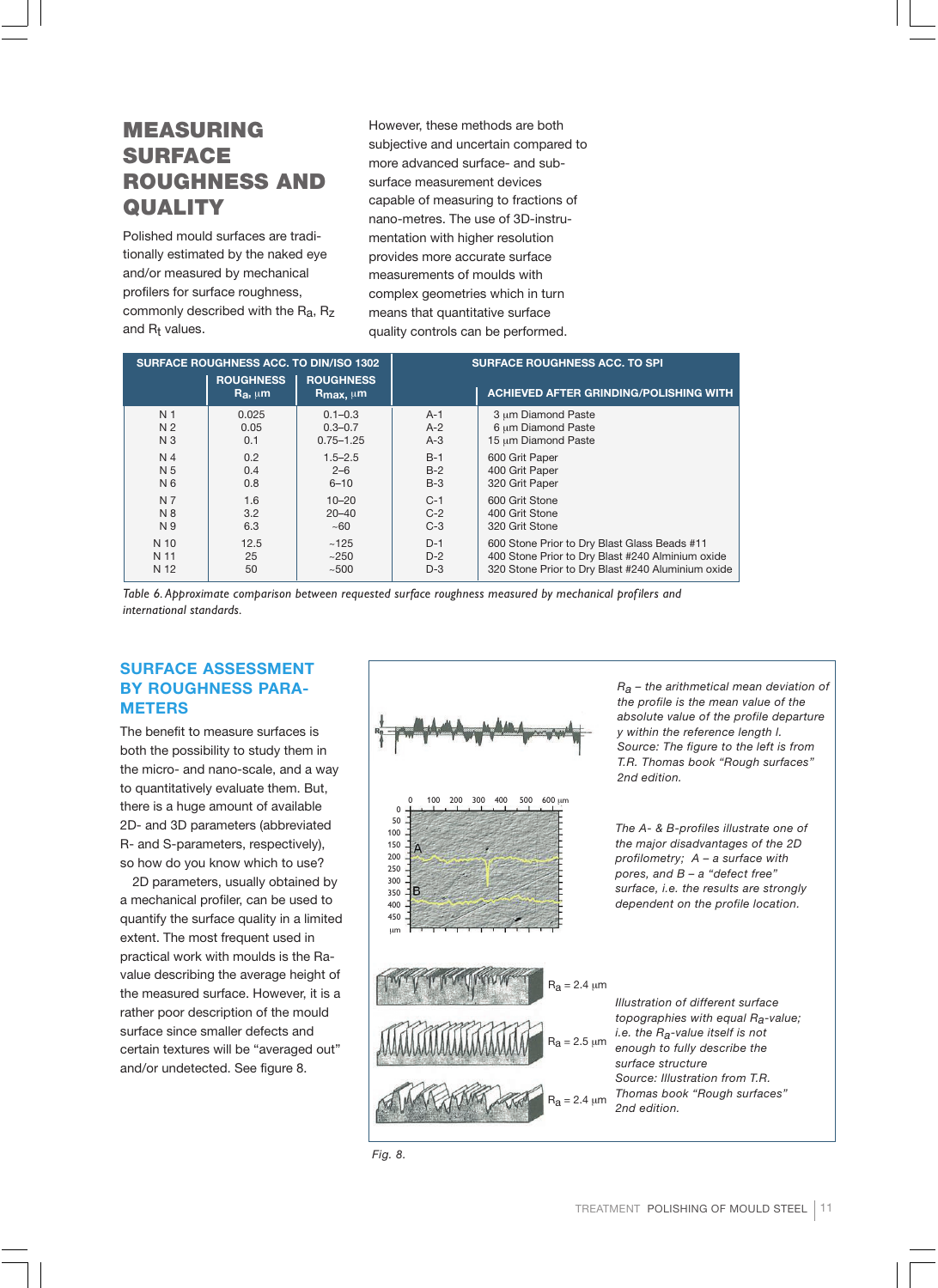# **MEASUREMENT DEVICES AND ANALYSIS TECHNIQUES AVAILABLE TO QUANTIFY ENGINEERED SURFACE TOPOGRAPHIES**

#### **MECHANICAL PROFILER (STYLUS)**



Typical output parameters are the Ra (arithmetic mean value of a profile), the R<sub>z</sub> (mean peak

to valley height), and the Rmax (or Rt, the maximum peak to valley height). Notice: most often R-values are filtered per default (connected to actual measurement length and cutoff).



#### **SCATTEROMETER (GLOSSMETER)**

The surface is illuminated and the reflected/scattered light is detected. Simple glossmeters

measure reflections in defined angles, whereas scatterometers include the total reflection.

## Scattering data need to be correlated to roughness data by verifications with other measurement devices. Typical output is e.g. an average rms-values, the ratio of the diffuse reflection or the reflection of light at a defined angle.



#### **INTERFEROMETER**



Height deviations are detected by utilising interference patterns formed/ arised when two reflected light

beams, one from the sample and one from a reference surface, interact. Features down to 1  $\mu$ m in spatial resolution and sub-nm in height can be detected. The technique is of

advantages in laboratories due to its sensitivity to vibration, but new instruments are coming that can be used for in-line measurements. Typical output are 3D maps and areal surface parameters (e.g. S<sub>a</sub> and St which correspond to the  $R_a$  and  $R_t$  respectively). Also other parameter families are available, e.g. areal, volume and functional parameters. 90



#### **CONFOCAL MICROSCOPE**



Builds up 3D maps based on stacks of images recorded at different heights, excluding points

that are out of focus. The technique is preferential for surfaces rougher than

190 optical quality. Typical output are 3D maps and areal surface parameters (e.g. S<sub>a</sub> and St which correspond to the Ra and Rt respectively). Also other parameter families are available, e.g. areal, volume and functional parameters.

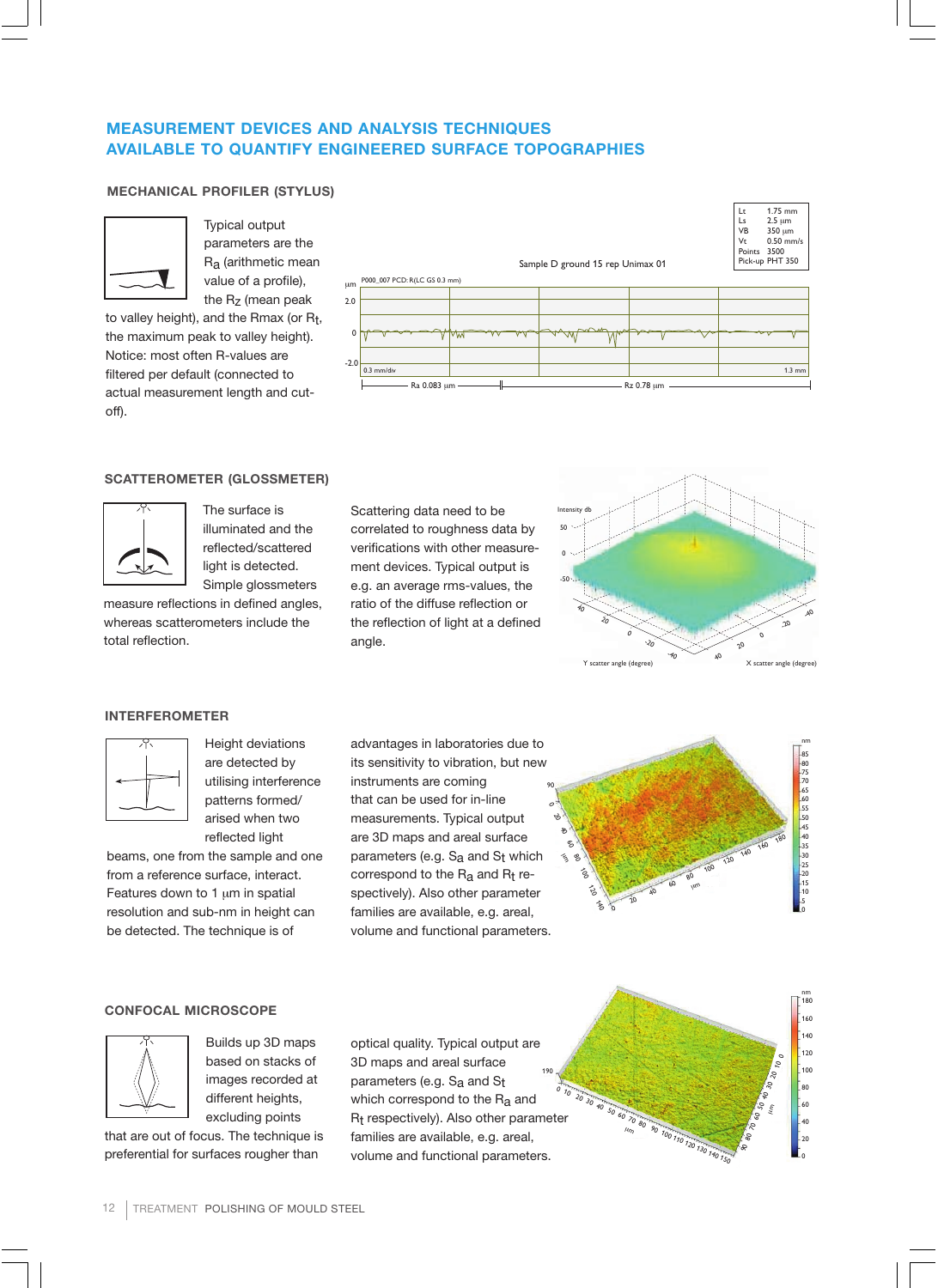#### **SEM/EDS**



A focused electron beam raster-scans the surface; the energetic electrons interact with the

atoms in the sample within a few nm to several um of the surface, i.e. scattering events take place (primary electrons loose energy and/or change direction). The emitted electrons are "collected" by different detectors. The EDS, a type of X-ray spectrometer, allows elemental analysis. Typical output are the topographical contrast (based on SE), chemical contrast (based on BSE) and phase composition (based on X-ray).



#### **ATOMIC FORCE MICROSCOPE**



Simply described as a tiny profiler/stylus operating with extremely small probe tips barely

touching the surface resulting in 3D resolutions close to atomic level. Typical output are 3D maps and areal surface parameters.



#### **SELECTION OF MEASUREMENT DEVICES AND GENERAL SPECIFICATIONS**

| <b>GENERAL</b><br><b>SPEC./DEVICE</b> | <b>LIGHT</b><br><b>OPTICAL</b><br><b>MICROSCOPE</b>       | <b>STYLUS</b>                                        | <b>INTERFERO-</b><br><b>METER</b>                   | <b>CONFOCAL</b>                                     | <b>SEM/EDS</b>                                                                             | <b>ATOMIC</b><br><b>FORCE</b><br><b>MICROSCOPE</b> | <b>GLOSSMETER</b>              |
|---------------------------------------|-----------------------------------------------------------|------------------------------------------------------|-----------------------------------------------------|-----------------------------------------------------|--------------------------------------------------------------------------------------------|----------------------------------------------------|--------------------------------|
| Resolution (m)                        | xy: 10-7<br>$Z: 10^{-6}$                                  | xv: 10-6 - 10-4<br>$Z: 10^{-9}$                      | xy: 10-6<br>$Z: 10^{-10}$                           | xy: 10-6<br>$z: 10^{-7}$                            | xy: 10-9<br>$Z: 10^{-9}$                                                                   | xy: 10-10<br>$Z: 10^{-12}$                         |                                |
| Measurement<br>area                   | $\mu$ m-mm                                                | um-cm                                                | μm                                                  | $µm$ - $mm$                                         | $µm$ - $mm$                                                                                | <b>um</b>                                          | $µm$ - $mm$                    |
| Height info                           | <b>No</b>                                                 | <b>No</b>                                            | Yes                                                 | Yes                                                 | <b>No</b>                                                                                  | Yes                                                | Possible                       |
| 2D/3D                                 | 2D                                                        | 2D                                                   | 3D                                                  | 3D                                                  | 2D/3D                                                                                      | 3D                                                 |                                |
| Component<br>analysis                 |                                                           | <b>No</b>                                            | <b>No</b>                                           | <b>No</b>                                           | <b>No</b>                                                                                  | Yes                                                | <b>No</b><br><b>No</b>         |
| Usability                             | Good                                                      | Good                                                 | Mid                                                 | Mid                                                 | <b>Bad</b>                                                                                 | <b>Bad</b>                                         | Good                           |
| Measurement<br>time                   |                                                           | Long                                                 | Short                                               | Mid                                                 | Long                                                                                       | Long                                               | Short                          |
| Size of<br>workpiece                  | Device<br>dependent                                       | Unlimited                                            | Device<br>dependent<br>(often up to<br>$2 - 10$ kg) | Device<br>dependent<br>(often up to<br>$2 - 10$ kg) | mm-cm                                                                                      | Device<br>dependent                                | Unlimited                      |
| Other                                 | Standardised<br>methods for<br>cleanliness<br>dermination | Risk of surface<br>damage, fragile<br>stylus/pick-up | Sensitive to<br>vibrations                          | Large depth of<br>focus, problems<br>with artefacts | Work in vacuum.<br>needs solid and<br>conducting<br>samples, ability to<br>image undercuts | Noise sensitive.<br>fragile<br>stylus/pick-up      | Only average<br>roughness data |

*Table 7. The figures shown should only be considered as guidelines.*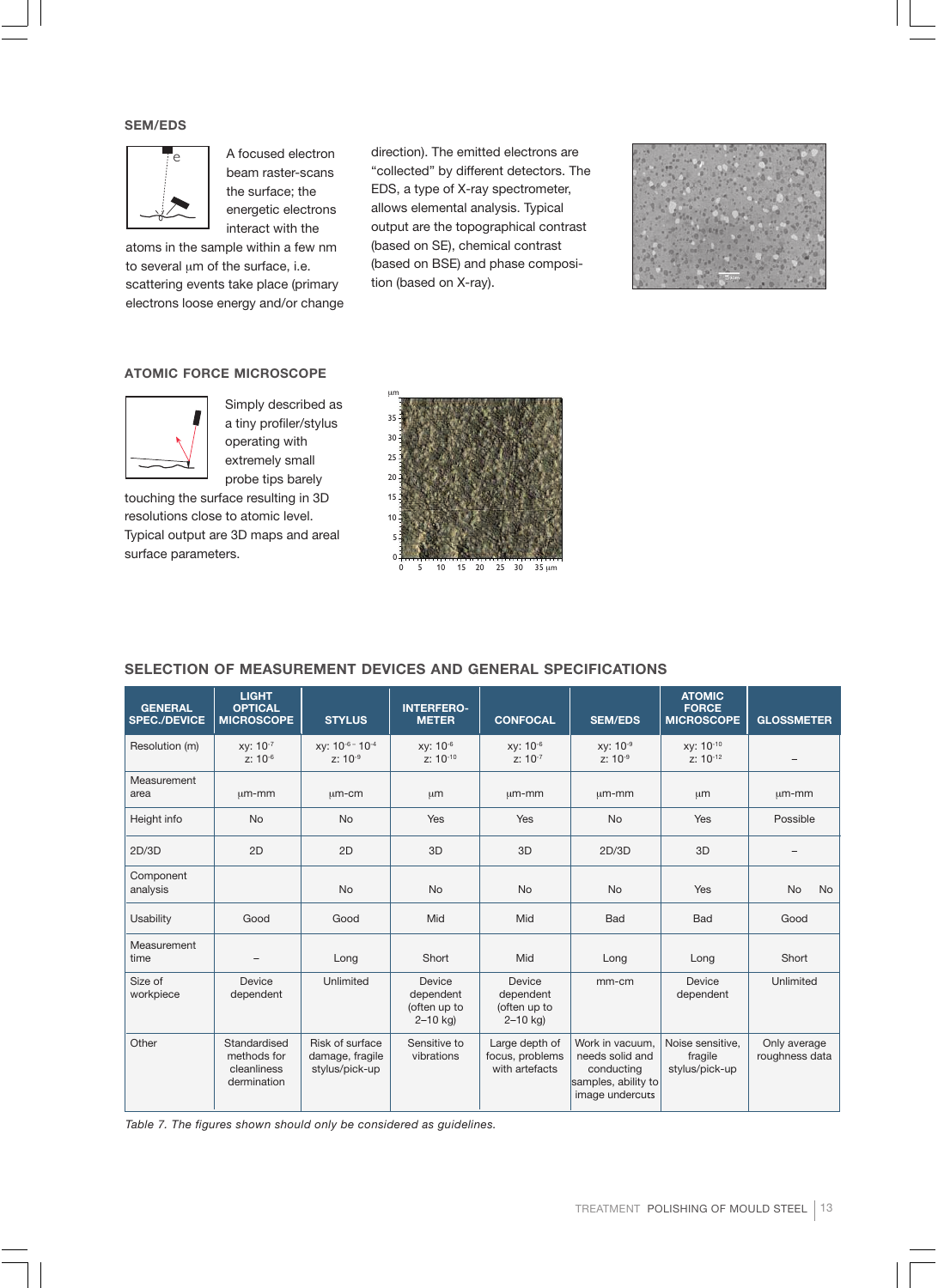

This brochure and the related brochure *Defect Chart and Hints for High Gloss Polishing of Steel Surfaces* have been produced in co-operation with the Functional Surfaces Research Group at Halmstad University in Sweden.

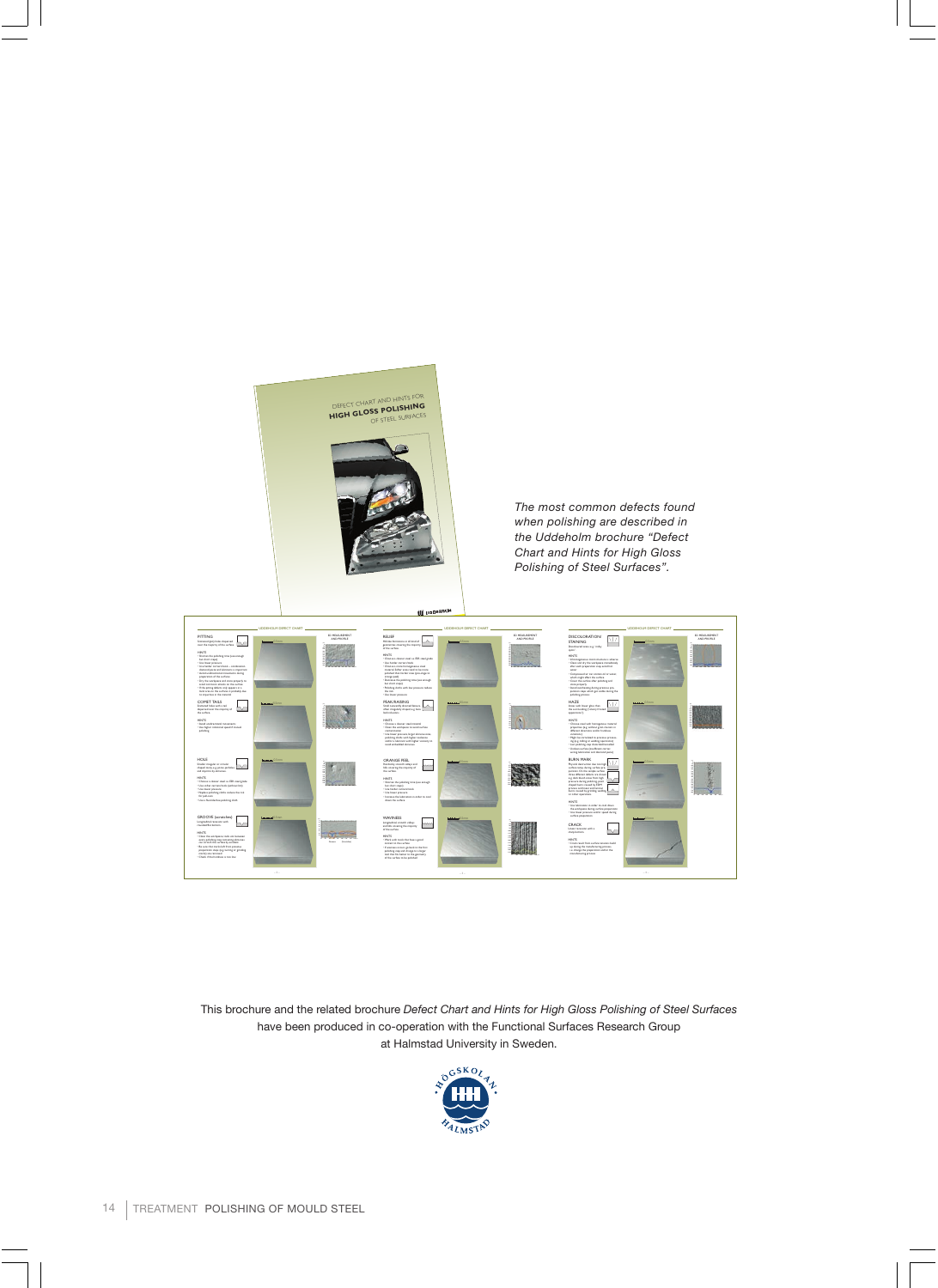

# NETWORK OF EXCELLENCE

Uddeholm is present on every continent. This ensures you high-quality Swedish tool steel and local support wherever you are. We secure our position as the world's leading supplier of tooling materials.